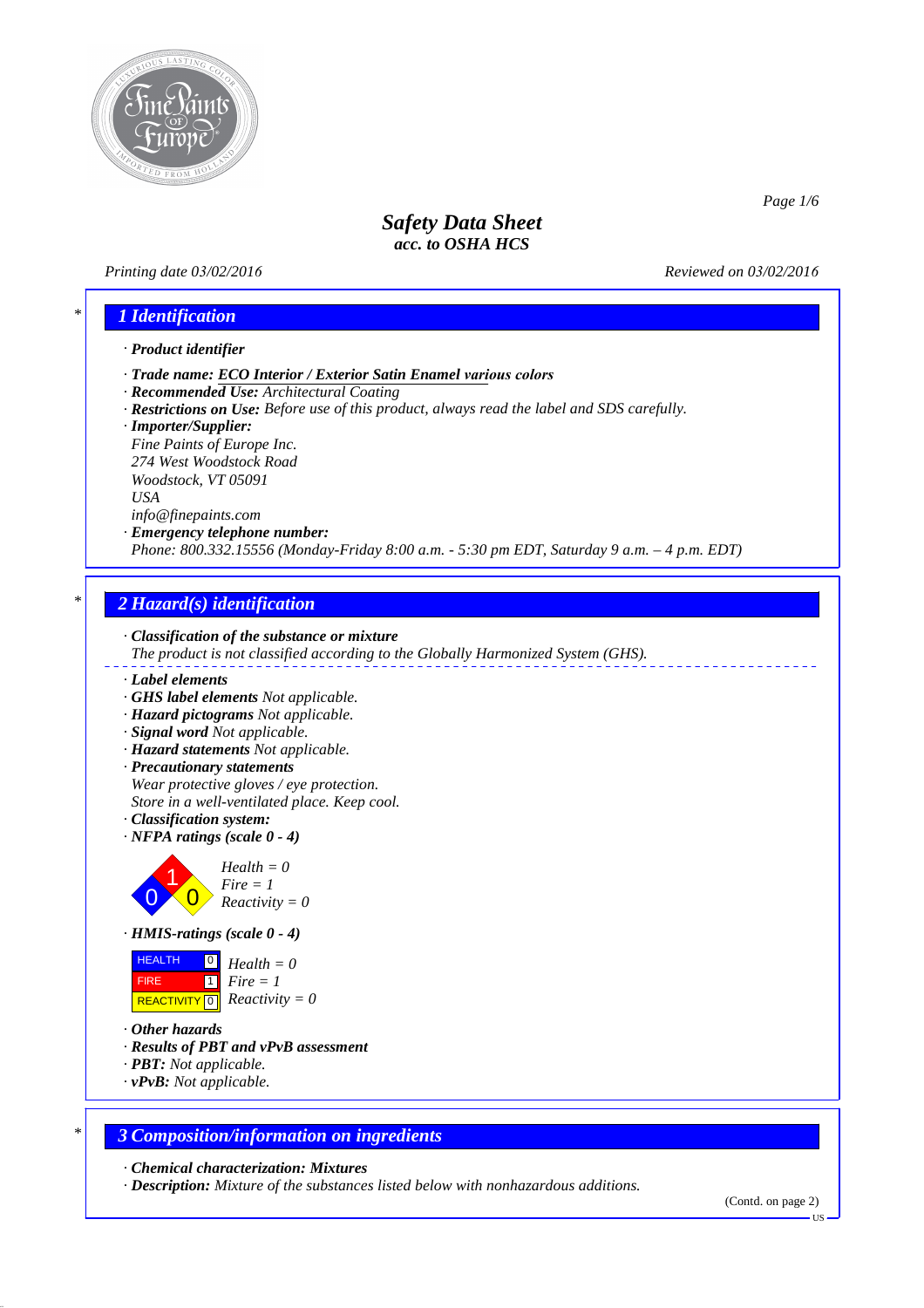*Printing date 03/02/2016 Reviewed on 03/02/2016*

(Contd. of page 1)

*Trade name: ECO Interior / Exterior Satin Enamel various colors*

#### *· Hazardous ingredients:*

*13463-67-7 Titanium dioxide present in liquid matrix 25-50%*

*\* 4 First-aid measures*

*· Description of first aid measures*

*· General information:*

*No special measures required.*

*In all cases of doubt, or when symptoms persist, seek medical attention. Never give anything by mouth to an unconscious person or a person with cramps. If unconscious place in recovery position and seek medical advice.*

*· After inhalation: Supply fresh air; consult doctor in case of complaints.*

- *· After skin contact: Generally the product does not irritate the skin.*
- *· After eye contact: Rinse opened eye for several minutes under running water.*
- *· After swallowing: If symptoms persist consult doctor.*
- *· Most important symptoms and effects, both acute and delayed No further relevant information available.*
- *· Indication of any immediate medical attention and special treatment needed*

*No further relevant information available.*

### *\* 5 Fire-fighting measures*

- *· Extinguishing media*
- *· Suitable extinguishing agents:*

*CO2, extinguishing powder or water spray. Fight larger fires with water spray or alcohol resistant foam. Use fire fighting measures that suit the environment.*

- *· For safety reasons unsuitable extinguishing agents: Water with full jet*
- *· Special hazards arising from the substance or mixture In certain fire conditions, traces of other toxic gases cannot be excluded, e.g.: Carbon monoxide (CO)*
- *· Advice for firefighters*
- *· Protective equipment: Wear fully protective suit.*
- *· Additional information*

*Collect contaminated fire fighting water separately. It must not enter the sewage system. Cool endangered receptacles with water spray.*

### *6 Accidental release measures*

*· Personal precautions, protective equipment and emergency procedures Product forms slippery surface when combined with water.*

*Use respiratory protective device against the effects of fumes/dust/aerosol.*

- *· Methods and material for containment and cleaning up:*
- *Absorb with liquid-binding material (sand, diatomite, acid binders, universal binders, sawdust).*
- *· Reference to other sections*
- *See Section 7 for information on safe handling.*
- *See Section 8 for information on personal protection equipment.*

*See Section 13 for disposal information.*

### *\* 7 Handling and storage*

- *· Handling:*
- *· Precautions for safe handling*
- *No special measures required.*
- *Use only in well ventilated areas.*

*· Information about protection against explosions and fires: No special measures required.*

(Contd. on page 3)

US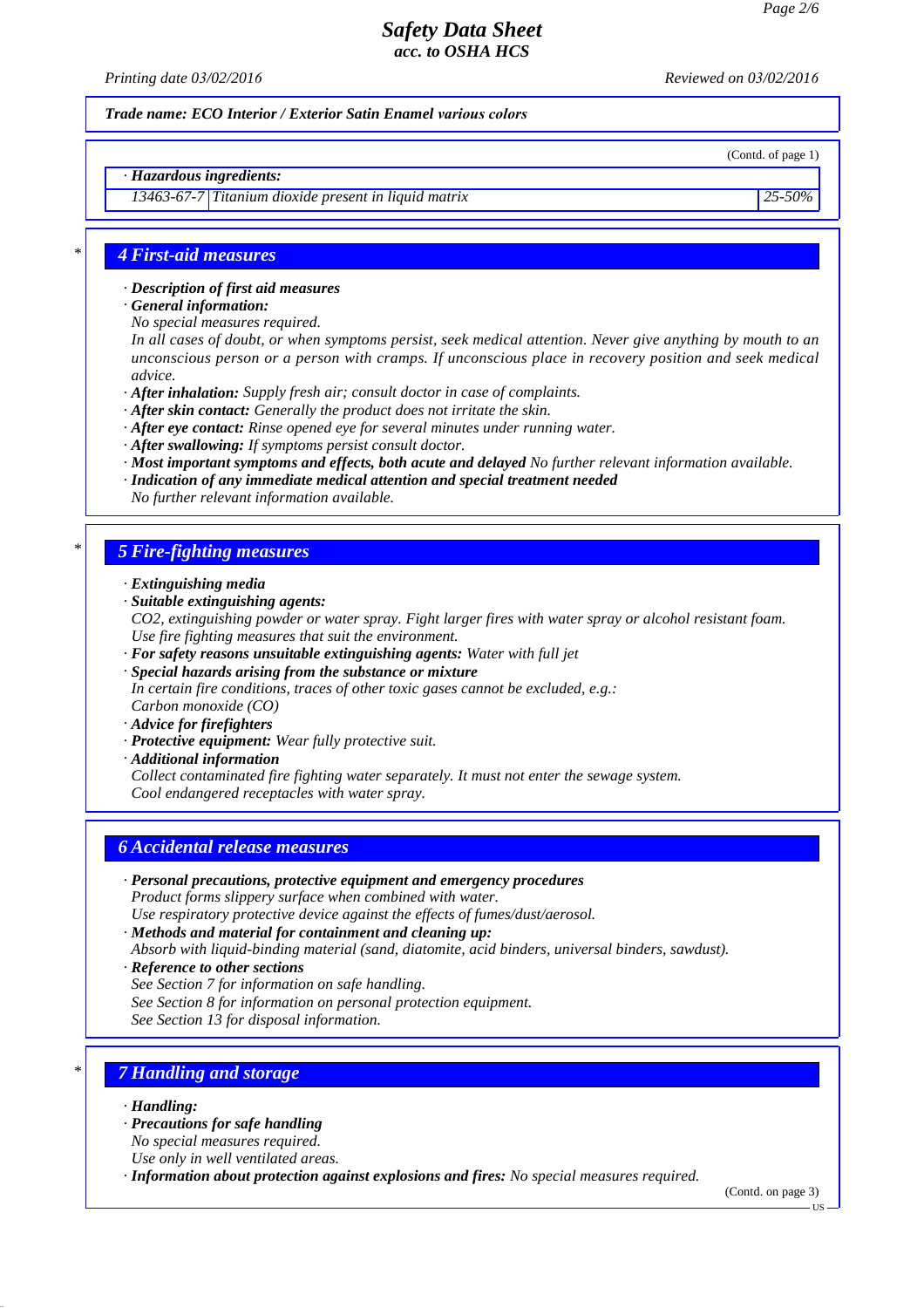*Printing date 03/02/2016 Reviewed on 03/02/2016*

#### *Trade name: ECO Interior / Exterior Satin Enamel various colors*

(Contd. of page 2)

US

- *· Conditions for safe storage, including any incompatibilities*
- *· Storage:*
- *· Requirements to be met by storerooms and receptacles: Store in a cool location.*
- *· Information about storage in one common storage facility:*
- *Do not store together with oxidizing and acidic materials. · Further information about storage conditions:*
- *Protect from frost. Store in dry conditions.*

### *\* 8 Exposure controls/personal protection*

#### *· Control parameters*

*· Components with limit values that require monitoring at the workplace:*

*The product does not contain any relevant quantities of materials with critical values that have to be monitored at the workplace.*

- *· Exposure controls*
- *· Personal protective equipment:*
- *· General protective and hygienic measures:*
- *The usual precautionary measures for handling chemicals should be followed.*
- *· Protection of hands:*

*Use of nitrile rubber (NBR) gloves or equivalent is recommended. Protective gloves should be inspected before each use to ensure that they are not torn, punctured, or made ineffective in any way. A visual inspection will help detect cuts or tears. Any gloves with impaired protective ability should be discarded and replaced.*

*· Selection and penetration time of glove material:*

*The selection of suitable gloves does not only depend on the material, and their quality varies from manufacturer to manufacturer. As this product is a mixture of several substances, the resistance of the glove material should be checked prior to use. Consult with the manufacturer of the selected gloves on break through time and do not use the selected gloves beyond the break through time.*

*· Eye protection: Use of protective eyewear is recommended.*

### *\* 9 Physical and chemical properties*

| · Information on basic physical and chemical properties            |                                               |                    |
|--------------------------------------------------------------------|-----------------------------------------------|--------------------|
| <b>General Information</b><br>$\cdot$ Appearance:                  |                                               |                    |
| Form:                                                              | Fluid                                         |                    |
| Color:                                                             | According to product specification            |                    |
| $\cdot$ Odor:                                                      | Typical paint odour                           |                    |
| · Odour threshold:                                                 | Not determined.                               |                    |
| $\cdot$ pH-value:                                                  | Not determined.                               |                    |
| $\cdot$ Change in condition<br><i>Melting point/Melting range:</i> | Undetermined.                                 |                    |
| <b>Boiling point/Boiling range:</b>                                | 100 °C (212 °F)                               |                    |
| · Flash point:                                                     | >100 °C (> 212 °F)                            |                    |
| · Flammability (solid, gaseous):                                   | Not applicable.                               |                    |
| · Ignition temperature:                                            |                                               |                    |
| Decomposition temperature:                                         | Not determined.                               |                    |
| $\cdot$ Auto igniting:                                             | Product is not selfigniting.                  |                    |
| · Danger of explosion:                                             | Product does not present an explosion hazard. |                    |
|                                                                    |                                               | (Contd. on page 4) |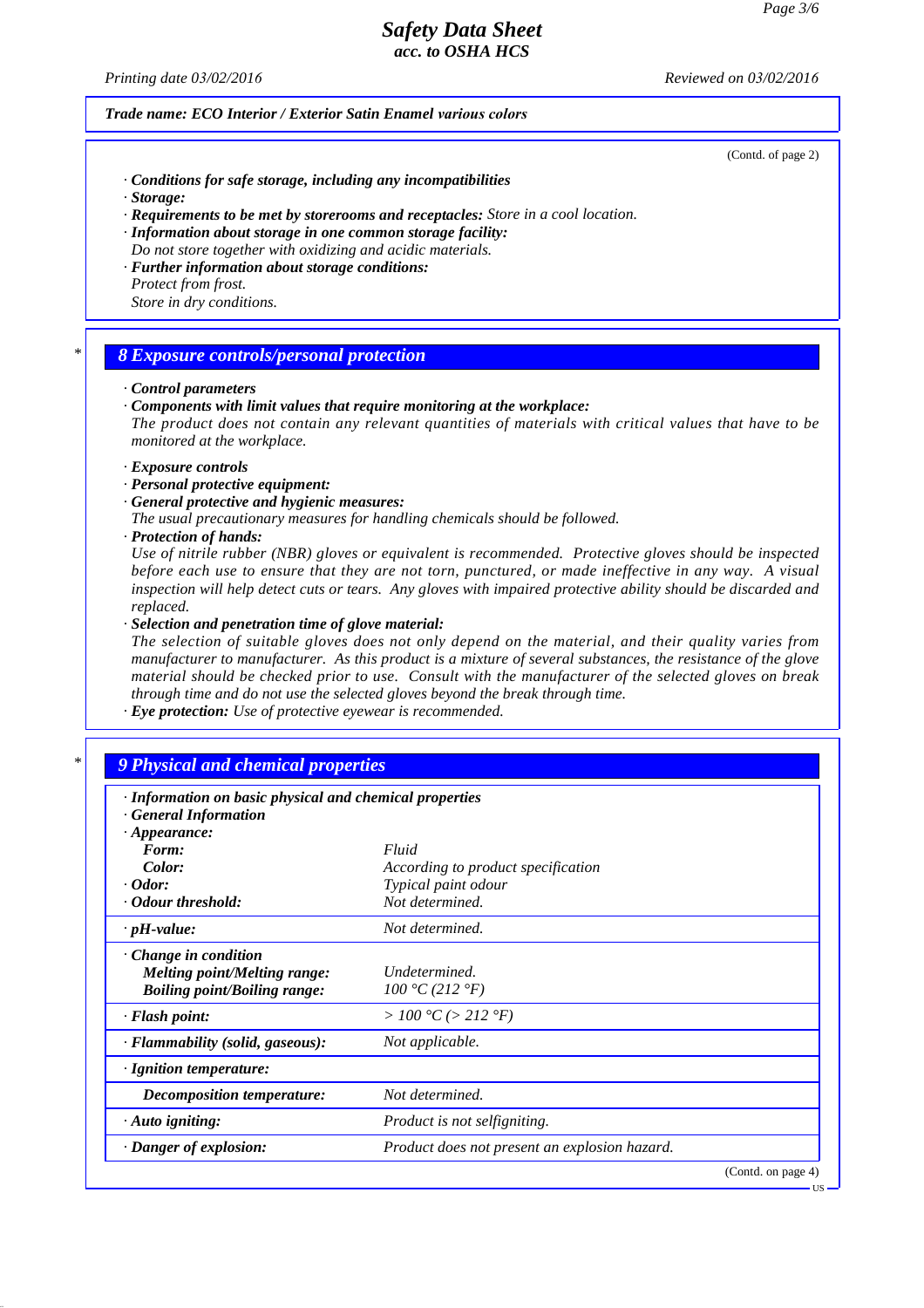*Printing date 03/02/2016 Reviewed on 03/02/2016*

### *Trade name: ECO Interior / Exterior Satin Enamel various colors*

|                                                              | (Contd. of page 3)                         |
|--------------------------------------------------------------|--------------------------------------------|
| <b>Explosion limits:</b>                                     |                                            |
| Lower:                                                       | Not determined.                            |
| <b>Upper:</b>                                                | Not determined.                            |
| $\cdot$ Vapor pressure at 20 °C (68 °F):                     | 23 hPa $(17 \, \text{mm Hg})$              |
| $\cdot$ Density at 20 $\cdot$ C (68 $\cdot$ F):              | $1.29$ g/cm <sup>3</sup> (10.765 lbs/gal)  |
| · Relative density                                           | Not determined.                            |
| · Vapour density                                             | Not determined.                            |
| $\cdot$ Evaporation rate                                     | Not determined.                            |
| $\cdot$ Solubility in / Miscibility with                     |                                            |
| Water:                                                       | Not miscible or difficult to mix.          |
| · Partition coefficient (n-octanol/water): Not determined.   |                                            |
| · Viscosity:                                                 |                                            |
| Dynamic:                                                     | Not determined.                            |
| Kinematic:                                                   | Not determined.                            |
| Viscosity $KU(20 \text{ }^{\circ}C/68 \text{ }^{\circ}F)$    | 120 KU                                     |
| Flow time ISO 6 Cup(23 $\textdegree$ C/73.4 $\textdegree$ F) | >60 s                                      |
| Other information                                            | No further relevant information available. |

### *\* 10 Stability and reactivity*

- *· Reactivity Not reactive*
- *· Chemical stability Stable at room temperature*
- *· Thermal decomposition / conditions to be avoided: No decomposition if used according to specifications.*
- *· Possibility of hazardous reactions No dangerous reactions known.*
- *· Conditions to avoid No further relevant information available.*
- *· Incompatible materials: No further relevant information available.*
- *· Hazardous decomposition products: No dangerous decomposition products known.*

## *\* 11 Toxicological information*

- *· Information on toxicological effects*
- *· Acute toxicity:*
- *· Primary irritant effect:*
- *· on the skin: No irritant effect.*
- *· on the eye: No irritating effect.*
- *· Sensitization: No sensitizing effects known.*
- *· Additional toxicological information:*

*The product is not subject to classification according to internally approved calculation methods for preparations:*

*When used and handled according to specifications, the product does not have any harmful effects according to our experience and the information provided to us.*

#### *· Carcinogenic categories*

*· IARC (International Agency for Research on Cancer)*

*13463-67-7 Titanium dioxide 2B*

*· NTP (National Toxicology Program)*

*None of the ingredients is listed.*

*· OSHA-Ca (Occupational Safety & Health Administration)*

*None of the ingredients is listed.*

(Contd. on page 5)

US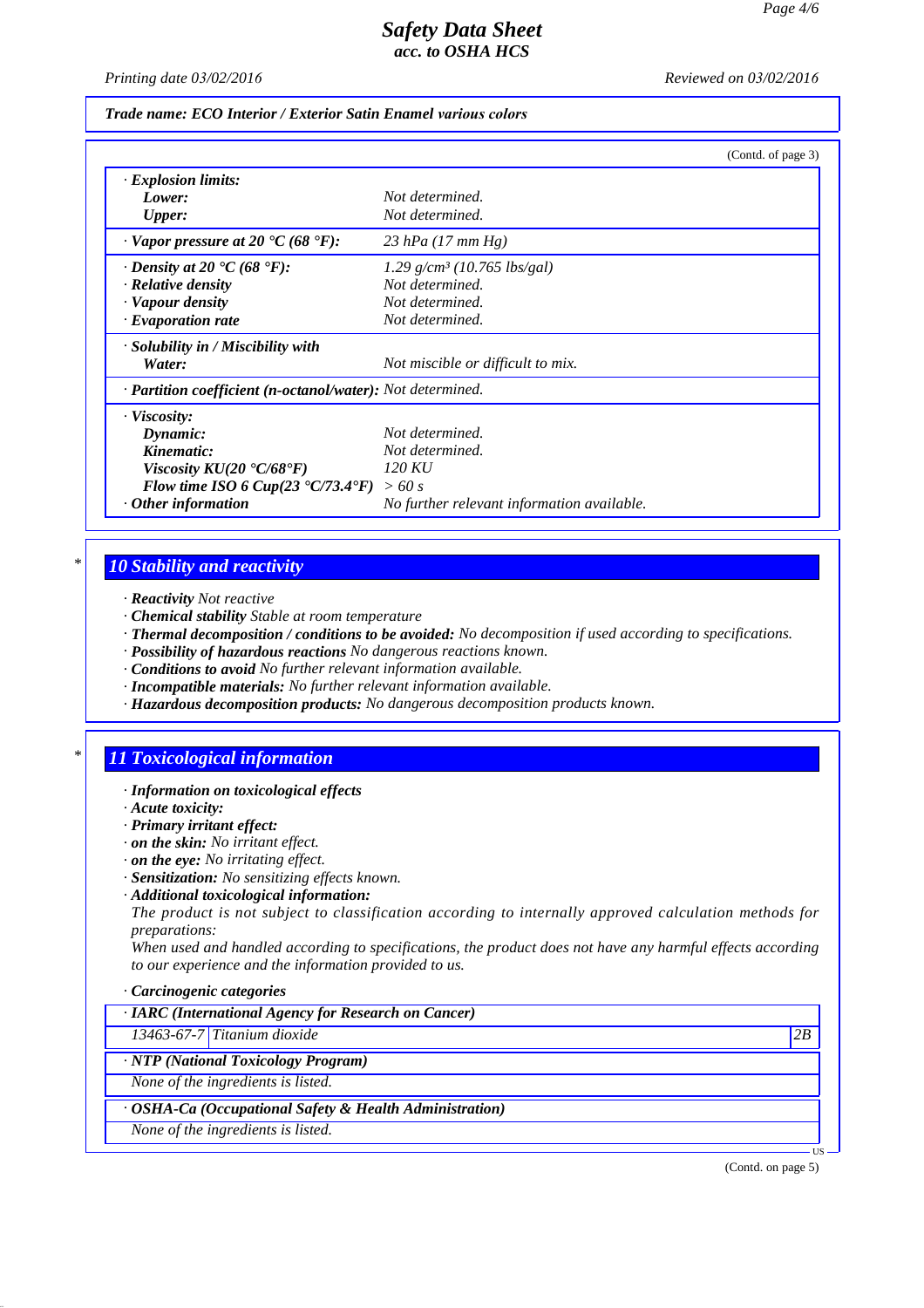*Printing date 03/02/2016 Reviewed on 03/02/2016*

*Trade name: ECO Interior / Exterior Satin Enamel various colors*

(Contd. of page 4)

## *\* 12 Ecological information*

*No information available.*

## *\* 13 Disposal considerations*

*Dispose of in accordance with local, state, and national regulations.*

| <b>14 Transport information</b>                                                     |                 |
|-------------------------------------------------------------------------------------|-----------------|
| · UN-Number<br>· DOT, ADN, IMDG, IATA                                               | not regulated   |
| $\cdot$ UN proper shipping name<br>· DOT, ADN, IMDG, IATA                           | not regulated   |
| $\cdot$ Transport hazard class(es)                                                  |                 |
| · DOT, ADN, IMDG, IATA                                                              |                 |
| · Class                                                                             | not regulated   |
| · Packing group<br>· DOT, IMDG, IATA                                                | not regulated   |
| · Environmental hazards:                                                            |                 |
| $\cdot$ Marine pollutant:                                                           | $N_{O}$         |
| · Special precautions for user                                                      | Not applicable. |
| · Transport in bulk according to Annex II of<br><b>MARPOL73/78 and the IBC Code</b> | Not applicable. |

## *\* 15 Regulatory information*

*· Safety, health and environmental regulations/legislation specific for the substance or mixture · Sara*

*· Section 355 (extremely hazardous substances):*

*None of the ingredients is listed.*

*· Section 313 (Specific toxic chemical listings):*

*Some ingredients are listed, consult supplier.*

*· TSCA (Toxic Substances Control Act):*

*All ingredients are listed.*

*· Proposition 65*

*· Chemicals known to cause cancer:*

*Titanium dioxide, airborne, unbound particles of respirable size.*

### *\* 16 Other information*

*This information describes exclusively the safety requirements of the mentioned product and is based on our present knowledge. The information is intended to give you advice about safe handling during i.e. storage, processing, transport and disposal. However, this shall not constitute a guarantee for any specific product features and shall not establish a legally valid contractual relationship.*

*Exclusive U.S. Importer: Fine Paints of Europe, Inc. Woodstock, VT. Manufactured by Wijzonol Bouwverven International B.V. in Zwolle, Netherlands.*

(Contd. on page 6)

**TIS**